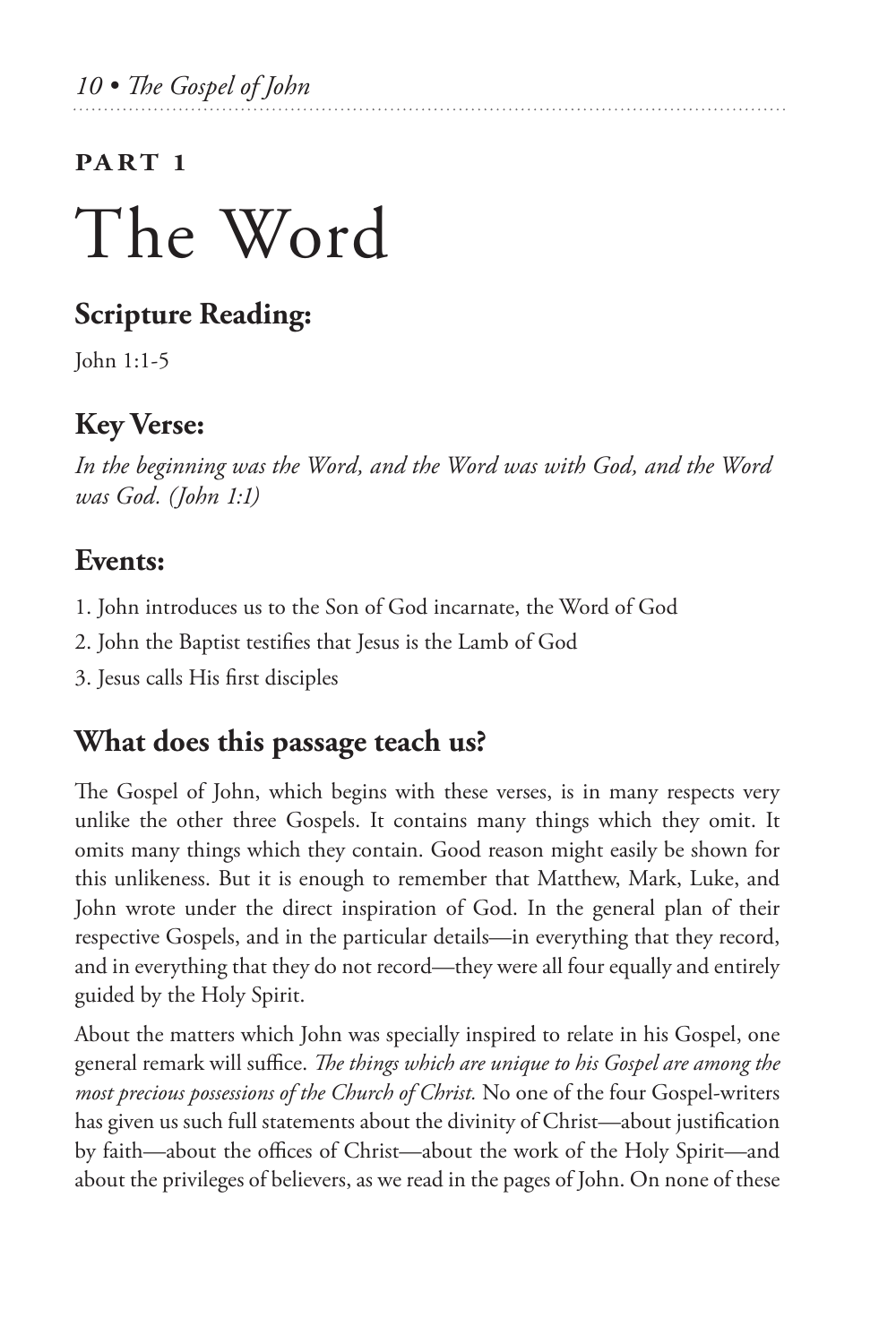great subjects, undoubtedly, have Matthew, Mark, and Luke been silent. But in John's Gospel, they stand out prominently on the surface.

The five verses now before us contain a statement of matchless sublimity concerning the divine nature of our Lord Jesus Christ. He it is, beyond all question, whom John means, when he speaks of "the Word." No doubt there are heights and depths in that statement which are far beyond man's understanding. And yet there are plain lessons in it, which every Christian would do well to treasure up in his mind.

We learn, firstly, that our Lord Jesus Christ is *eternal.* John tells us that "in the *beginning* was the Word. He did not begin to exist when the heavens and the earth were made. Much less did He begin to exist when the Gospel was brought into the world. He had glory with the Father "before the world was" (John 17:5). He was existing when matter was first created, and before time began. He was "before all things" (Colossians 1:17). He was from all eternity.

We learn, secondly, that our Lord Jesus Christ is *a Person distinct from God the Father, and yet one with Him.* John tells us that "the Word was *with* God." The Father and the Word, though two persons, are joined by an ineffable union. Where God the Father was from all eternity, there also was the Word, even God the Son—their glory equal, their majesty co-eternal, and yet their Godhead one. This is a great mystery! Happy is he who can receive it as a little child, without attempting to explain it.

We learn, thirdly, that the Lord Jesus Christ is *very God*. John tells us that "the Word was God." He is not merely a created angel, or a being inferior to God the Father, and invested by Him with power to redeem sinners. He is nothing less than perfect God—equal to the Father as touching His Godhead—God of the substance of the Father, begotten before the worlds.

We learn, fourthly, that the Lord Jesus Christ is the *Creator of all things.* John tells us that "by Him were all things made, and without Him was not any thing made that was made." So far from being a creature of God, as some heretics have falsely asserted, He is the Being who made the worlds and all that they contain. "He commanded and they were created" (Psalm 148:5).

We learn, lastly, that the Lord Jesus Christ is the source of all spiritual life and light. John tells us, that "in Him was life, and the life was the light of men." He is the eternal fountain, from which alone the sons of men have ever derived life. Whatever spiritual life and light Adam and Eve possessed before the fall, was from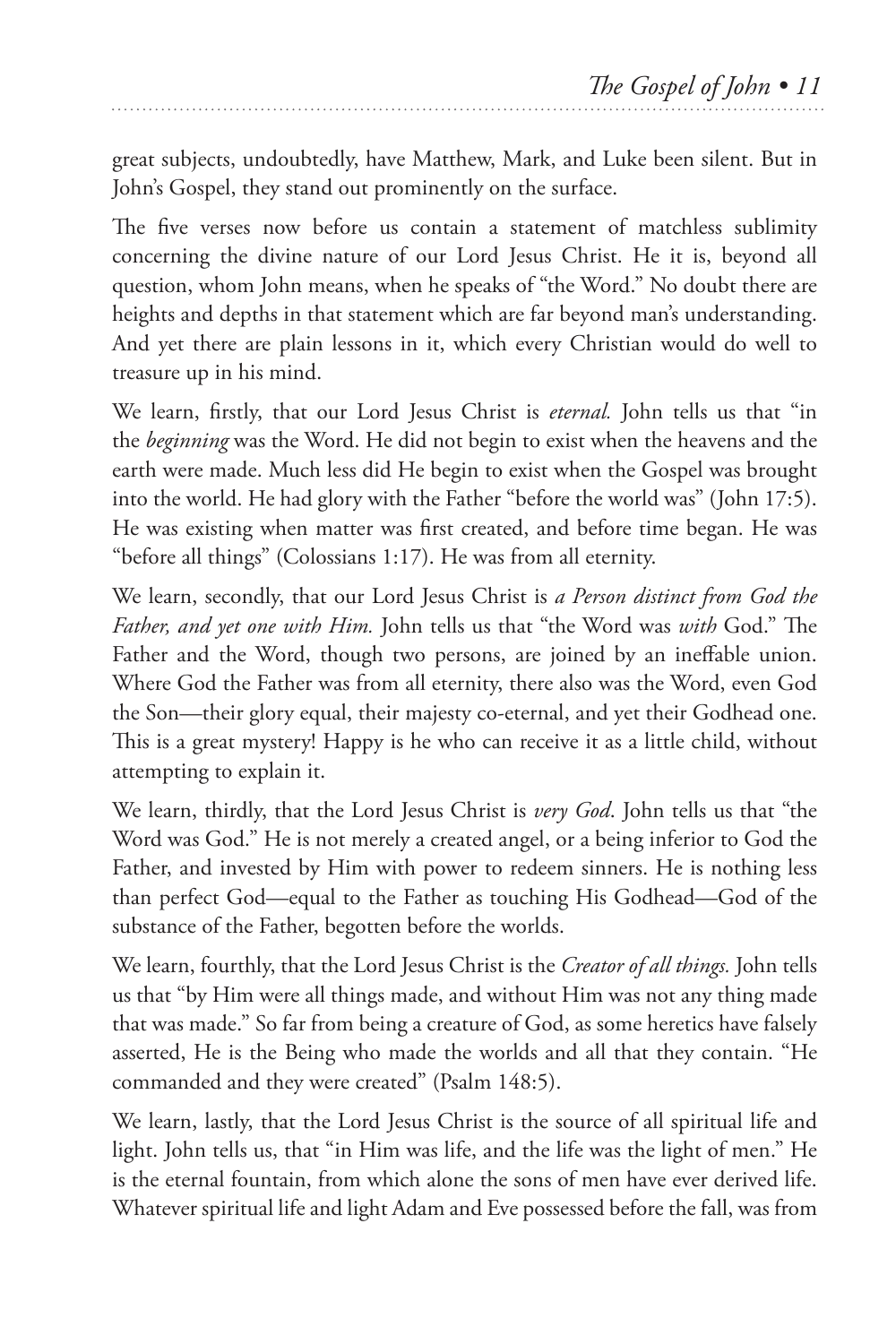Christ. Whatever deliverance from sin and spiritual death any child of Adam has ever enjoyed since the fall, whatever light of conscience or understanding any one has obtained, all has flowed from Christ. The vast majority of mankind in every age have refused to know Him, have forgotten the fall, and their own need of a Savior. The light has been constantly shining "in darkness." The most have "not comprehended the light." But if any men and women out of the countless millions of mankind have ever had spiritual life and light, they have owed all to Christ.

Such is a brief summary of the leading lessons which these wonderful verses appear to contain. There is much in them, without controversy, which is above our reason but there is nothing contrary to it. There is much that we cannot explain, and must be content humbly to believe. Let us however never forget that there are plain practical consequences flowing from the passage, which we can never grasp too firmly, or know too well.

Would we know, for one thing, *the exceeding sinfulness of sin?* Let us often read these first five verses of John's Gospel. Let us mark what kind of Being the Redeemer of mankind must needs be, in order to provide eternal redemption for sinners. If no one less than the Eternal God, the Creator and Preserver of all things, could take away the sin of the world, sin must be a far more abominable thing in the sight of God than most men suppose. The right measure of sin's sinfulness is the dignity of Him who came into the world to save sinners. If Christ is so great, then sin must indeed be sinful!

Would we know, for another thing, *the strength of a true Christian's foundation for hope?* Let us often read these first five verses of John's Gospel. Let us mark that the Savior in whom the believer is bid to trust is nothing less than the Eternal God. He able to save to the uttermost all that come to the Father by Him. He that was "with God," and "was God," is also "Emmanuel, God with us." Let us thank God that our help is laid on One that is mighty (Psalm 89:19). *In ourselves we are great sinners. But in Jesus Christ we have a great Savior.* He is a strong foundation-stone, able to bear the weight of a world's sin. He that believes on Him shall not be confounded (1 Peter 2:6).

# **Questions:**

- 1. What is the theme of chapter 1?
- 2. What do these verses teach us about who Jesus is?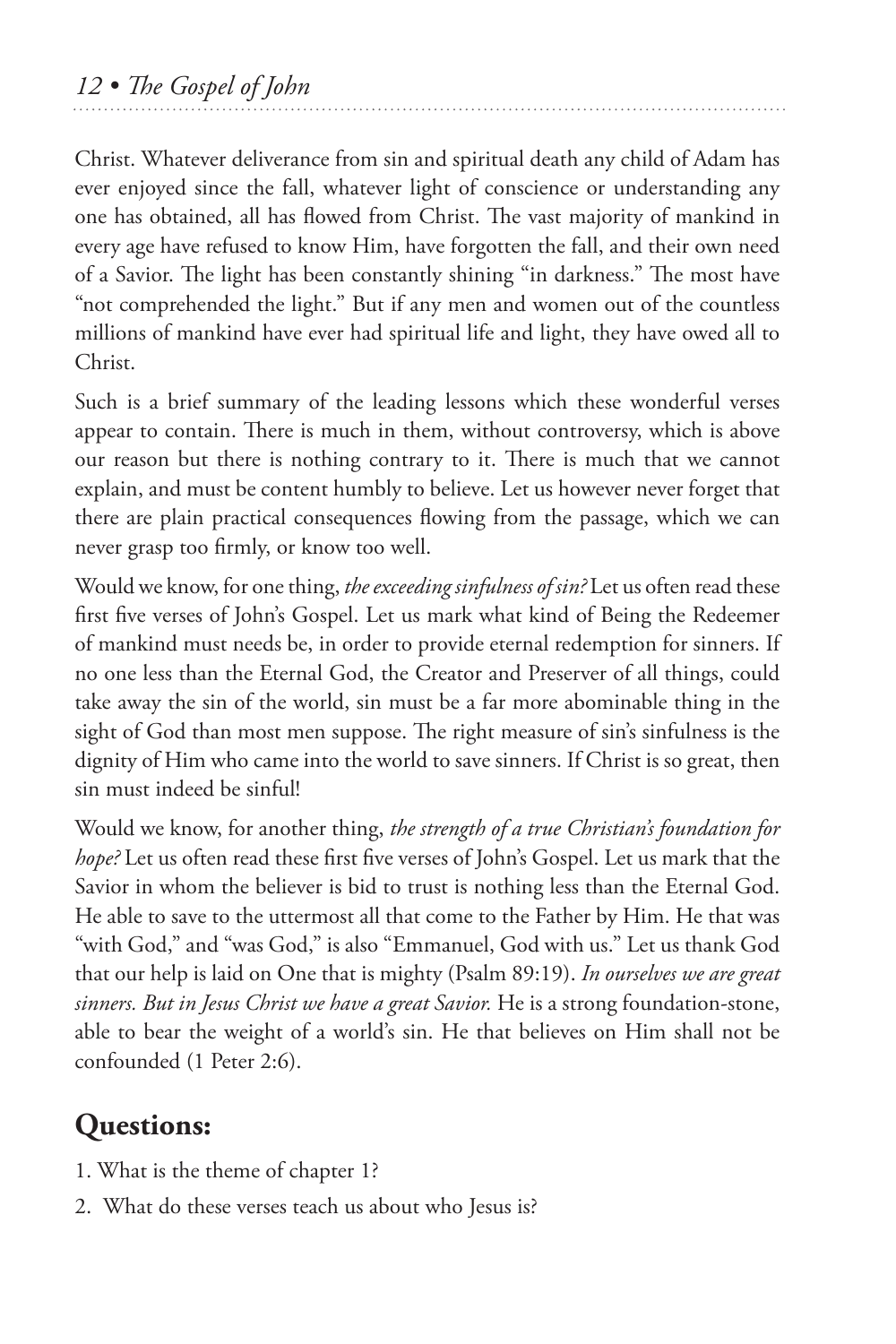3. How does Jesus' greatness reveal the sinfulness of sin?

#### **Family Discussion Questions:**

- 1. Do we, as a family, make light of sin, or do we take sin seriously as an offense against a Holy God? Discuss recent examples.
- 2. Are we in awe of the glory of our Savior Jesus? How do we demonstrate this awe, affection, and love for our Lord?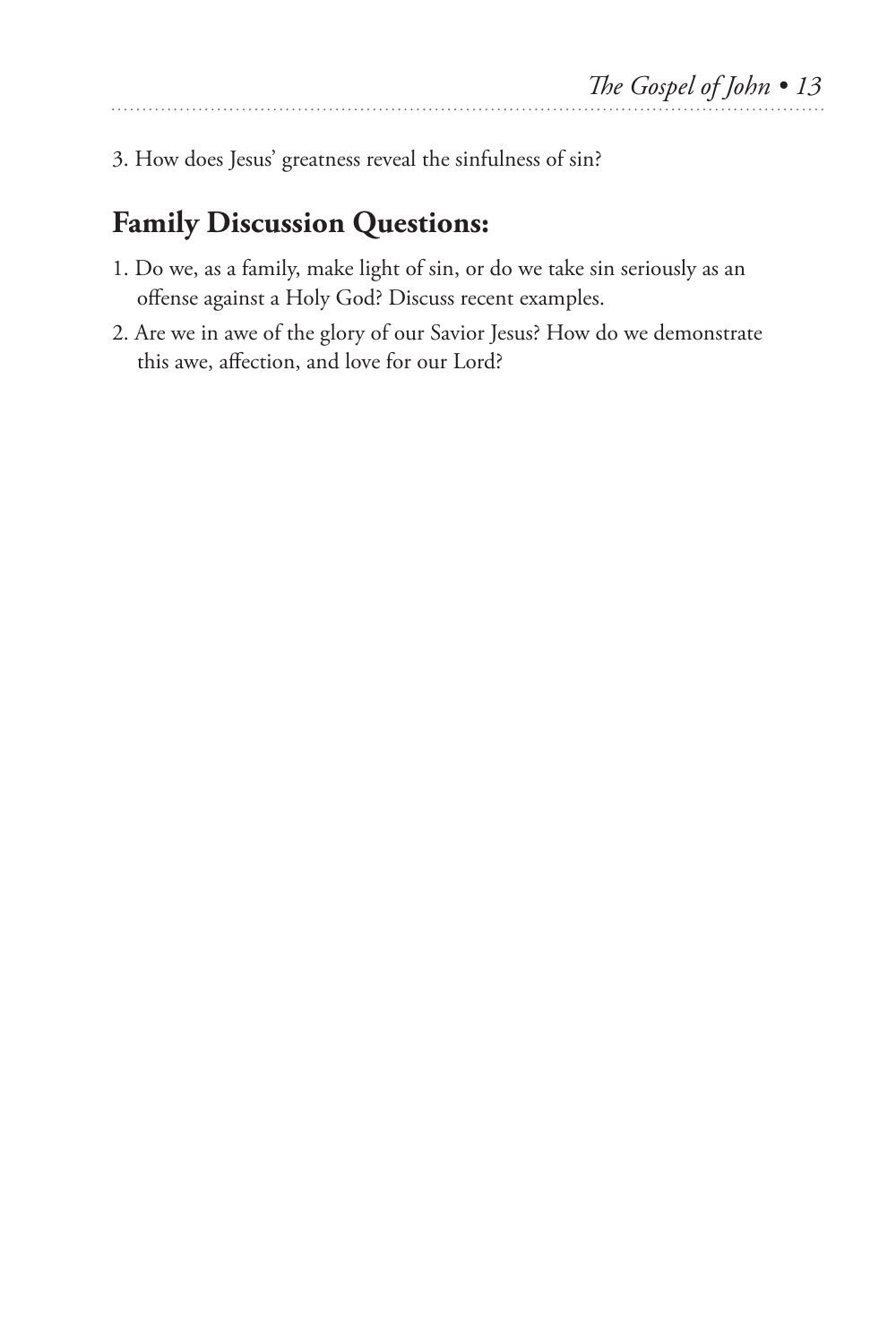# **PART 2** The Word

#### **Scripture Reading:**

John 1:6-13

# **Key Verse:**

*In the beginning was the Word, and the Word was with God, and the Word was God. (John 1:1)*

#### **Events:**

- 1. John introduces us to the Son of God incarnate, the Word of God
- 2. John the Baptist testifies that Jesus is the Lamb of God
- 3. Jesus calls His first disciples

# **What does this passage teach us?**

John, after beginning his gospel with a statement of our Lord's nature as God, proceeds to speak of His forerunner, John the Baptist. The contrast between the language used about the Savior, and that used about His forerunner, ought not to be overlooked. Of Christ we are told that He was the eternal God—the Creator of all things—the source of life and light. Of John the Baptist we are told simply, that "there was a *man* sent from God, whose name was John."

We see, firstly, in these verses, *the true nature of a Christian minister's office.* We have it in the description of John the Baptist—"He came for a witness, to bear witness of the light, that all men through him might believe."

Christian ministers are not priests, nor mediators between God and man. They are witnesses. They are intended to bear testimony to God's truth, and specially to the great truth that Christ is the only Savior and light of the world. This was Peter's ministry on the day of Pentecost. "With many other words did he *testify*"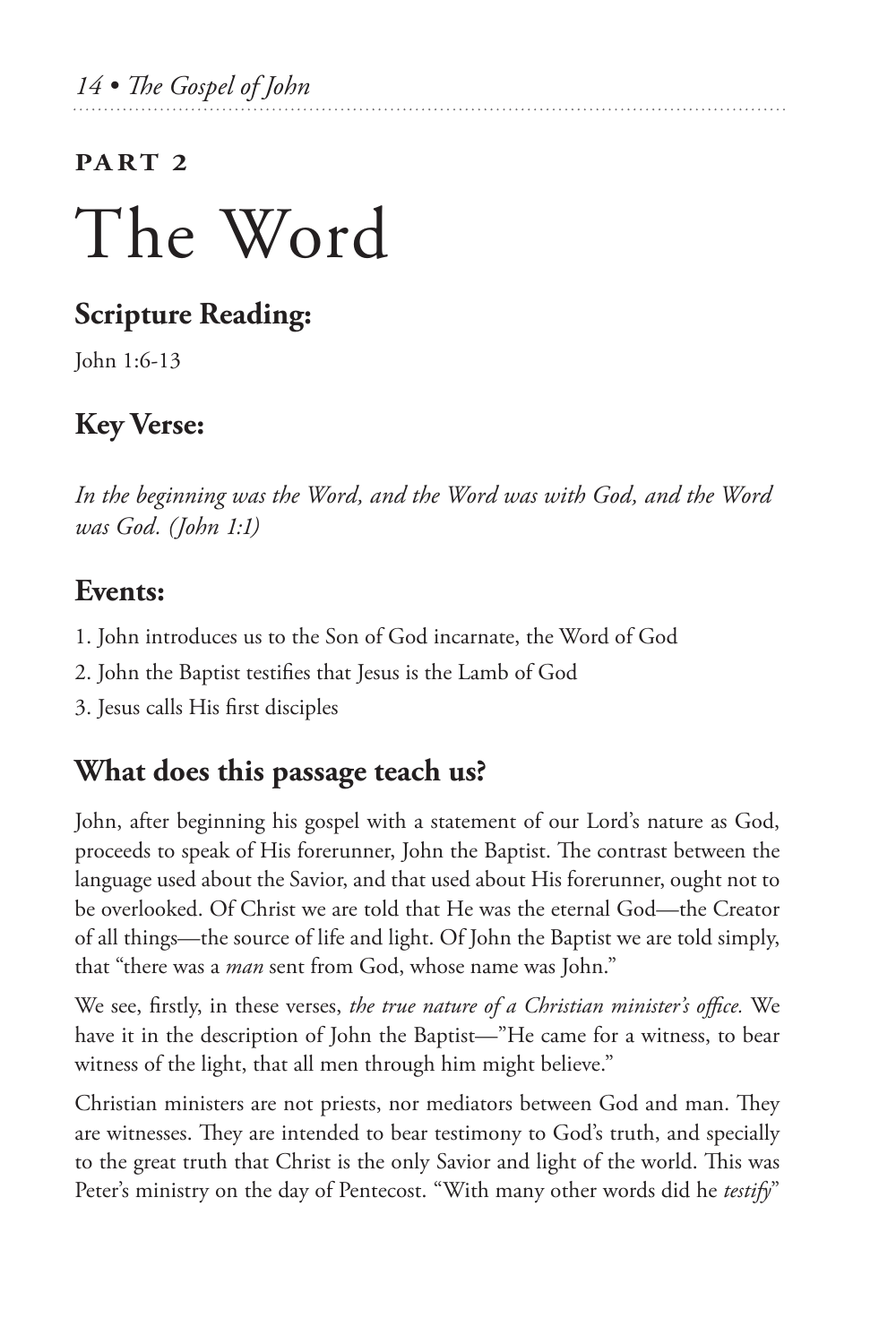(Acts 2:40). This was the whole tenor of Paul's ministry. "He *testified* both to the Jews and Greeks repentance towards God, and faith towards our Lord Jesus Christ" (Acts 20:21). Unless a Christian minister bears a full testimony to Christ, he is not faithful to his office. So long as he does testify of Christ, he has done his part, and will receive his reward, although his hearers may not believe his testimony. Until a minister's hearers believe on that Christ of whom they are told, they receive no benefit from the ministry. They may be pleased and interested; but they are not profited until they believe. The great end of a minister's testimony is "that through him, men may believe."

We see, secondly, in these verses, *one principal position which our Lord Jesus Christ occupies towards mankind.* We have it in the words, "He was the true light which lights every man that comes into the world."

Christ is to the souls of men what the sun is to the world. He is the center and source of all spiritual light, warmth, life, health, growth, and beauty. Like the sun, He shines for the common benefit of all mankind—for high and for low, for rich and for poor, for Jew and for Greek. Like the sun, He is *free to all*. All may look at Him, and drink health out of His light. If millions of mankind were mad enough to dwell in caves underground, or to bandage their eyes, their darkness would be their own fault, and not the fault of the sun. So, likewise, if millions of men and women love spiritual "darkness rather than light," the blame must be laid on their blind hearts, and not on Christ. "Their foolish hearts are darkened" (John 3:19; Romans 1:21). But whether men will see or not, Christ is the true sun, and the light of the world. There is no light for sinners except in the Lord Jesus.

We see, thirdly, in these verses, *the desperate wickedness of man's natural heart.* We have it in the words, Christ "was in the world, and the world was made by Him, and the world knew Him not. He came unto His own, and His own received Him not."

Christ was in the world *invisibly*, long before He was born of the Virgin Mary. He was there from the very beginning, ruling, ordering, and governing the whole creation. By Him all things are held together (Colossians 1:17). He gave to all life and breath, rain from heaven, and fruitful seasons. By Him kings reigned, and nations were increased or diminished. Yet men knew Him not, and honored Him not. They "worshiped and served the creature more than the Creator" (Romans 1:25). Well may the natural heart be called "wicked!"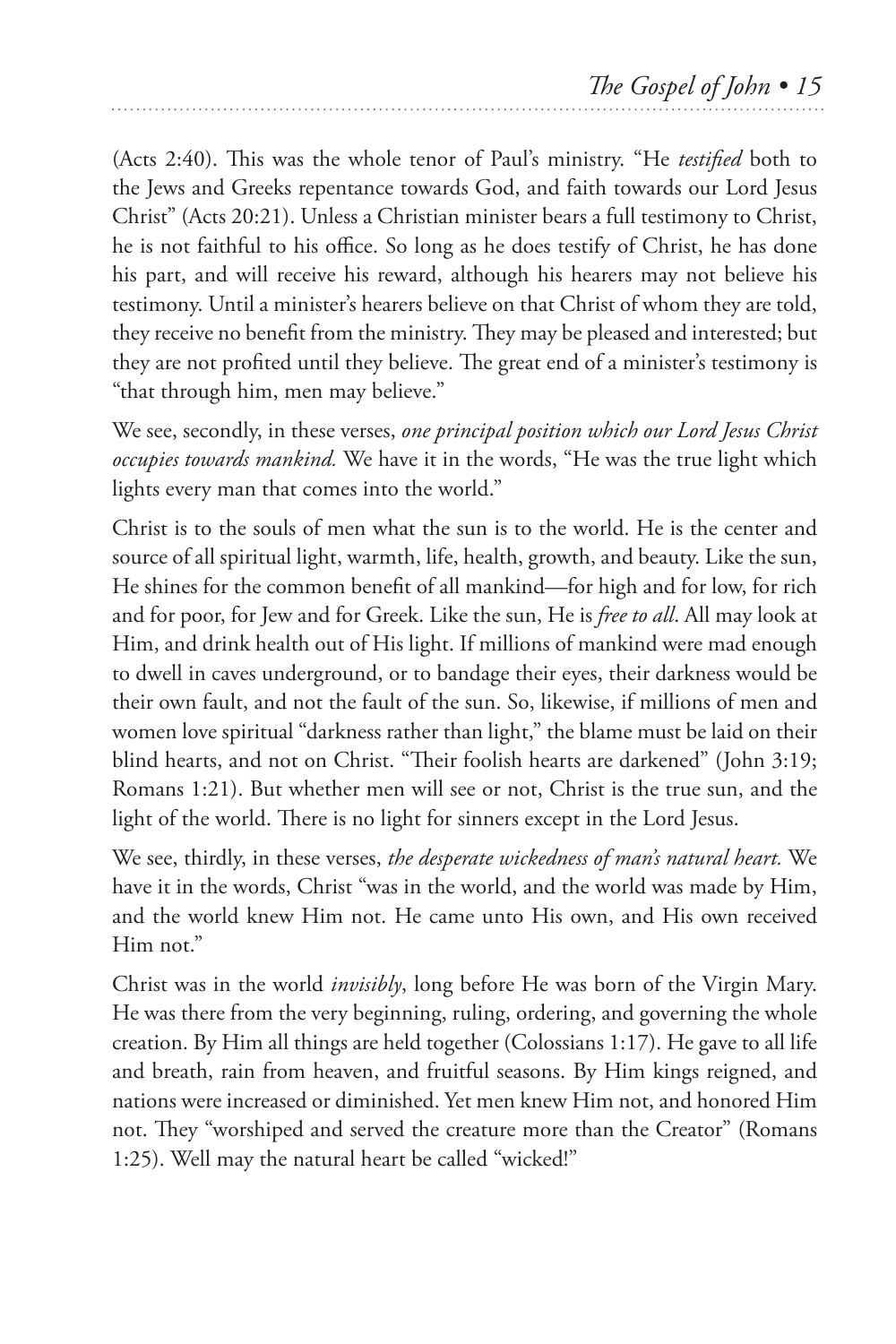But Christ came *visibly* into the world, when He was born at Bethlehem, and fared no better. He came to the very people whom He had brought out from Egypt, and purchased for His own. He came to the Jews, whom He had separated from other nations, and to whom He had revealed Himself by the prophets. He came to those very Jews who had read of Him in the Old Testament Scriptures seen Him under types and figures in their temple services—and professed to be waiting for His coming. And yet, when He came, those very Jews received Him not. They even—rejected Him, despised Him, and slew Him. Well may the natural heart be called "desperately wicked!"

We see, lastly, in these verses, *the vast privileges of all who receive Christ, and believe on Him.* We are told that "as many as received Him, to them gave He power to become you sons of God, even to those who believe on His name."

Christ will never be without some servants. If the vast majority of the Jews did not receive Him as the Messiah, there were, at any rate, a few who did. To them He gave the privilege of being God's children. He adopted them as members of His Father's family. He reckoned them His own brethren and sisters, bone of His bone, and flesh of His flesh. He conferred on them a dignity which was ample recompense for the cross which they had to carry for His sake. He made them sons and daughters of the Lord Almighty.

Privileges like these, be it remembered, are the possession of all, in every age, who receive Christ by faith, and follow Him as their Savior. They are "children of God by faith in Christ Jesus" (Galatians 3:26). They are born again by a new and heavenly birth, and adopted into the family of the King of kings. Few in number, and despised by the world as they are, they are cared for with infinite love by a Father in heaven, who, for His Son's sake, is well pleased with them. In time He provides them with everything that is for their good. In eternity He will give them a crown of glory that fades not away. These are great things! But faith in Christ gives men an ample title to them. Good masters care for their servants, and Christ cares for His.

Are we ourselves sons of God? Have we been born again? Have we the marks which always accompany the new birth—sense of sin, faith in Jesus, love of others, righteous living, separation from the world? Let us never be content until we can give a satisfactory answer to these questions.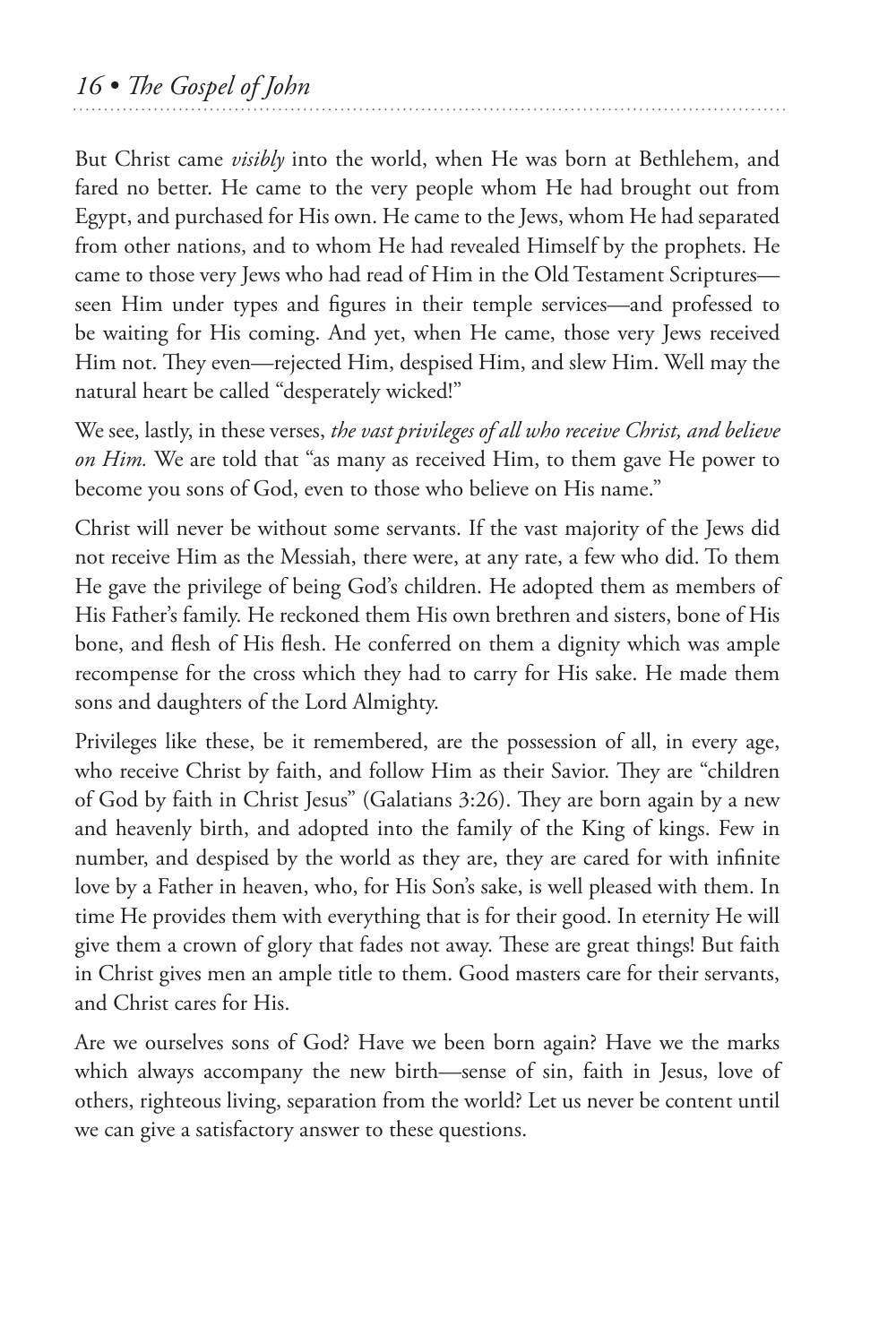Do we desire to be sons of God? Then let us "receive Christ" as our Savior, and believe on Him with the heart. To everyone that so receives Him, He will give the privilege of becoming a son of God.

## **Questions:**

- 1. What is the theme of chapter 1?
- 2. What is the main job of a Christian minister?
- 3. How was Christ in the world "invisibly"?
- 4. What great privilege do we receive when we believe in Jesus Christ?

# **Family Discussion Questions:**

- 1. How has Jesus Christ brought His light into our family? What are some examples?
- 2. What are some of the privileges of being God's children?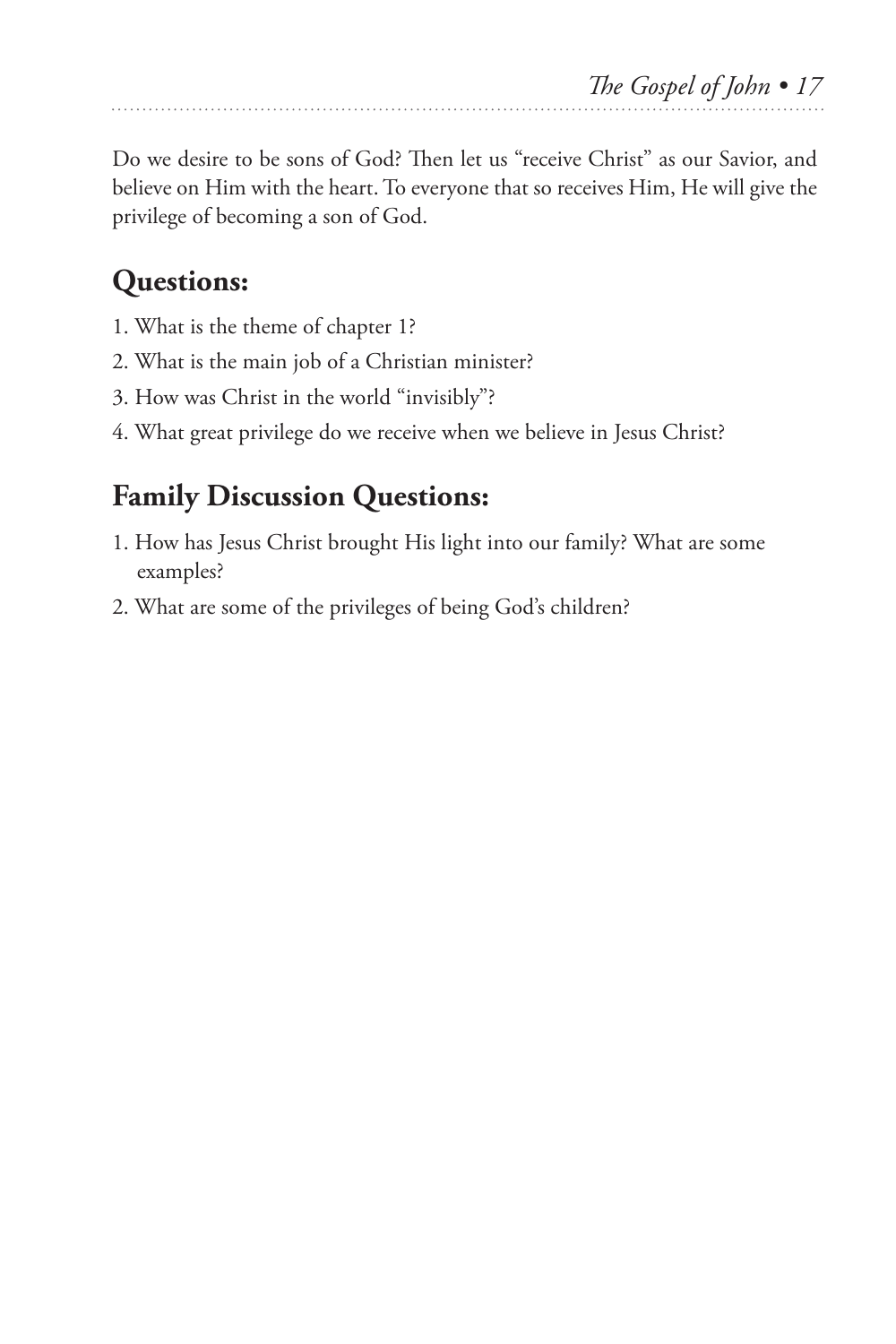# **PART 3** The Word

## **Scripture Reading:**

John 1:14

# **Key Verse:**

*In the beginning was the Word, and the Word was with God, and the Word was God. (John 1:1)*

#### **Events:**

- 1. John introduces us to the Son of God incarnate, the Word of God
- 2. John the Baptist testifies that Jesus is the Lamb of God
- 3. Jesus calls His first disciples

# **What does this passage teach us?**

The passage of Scripture now before us is very short, if we measure it by words. But it is very long, if we measure it by the nature of its contents. The substance of it is so immensely important that we shall do well to give it separate and distinct consideration. This single verse contains more than enough matter for a whole exposition.

The main truth which this verse teaches is *the reality of our Lord Jesus Christ's incarnation, or being made man.* John tells us that "the Word was made flesh, and dwelt among us."

The plain meaning of these words is, that our divine Savior really took human nature upon Him, in order to save sinners. He really became a man like ourselves in all things, sin only excepted. Like ourselves, he was born of a woman, though born in a miraculous manner. Like ourselves, He grew from infancy to boyhood, and from boyhood to man's estate, both in wisdom and in stature (Luke 2:52). Like ourselves, he hungered, thirsted, ate, drank, slept, was wearied, felt pain,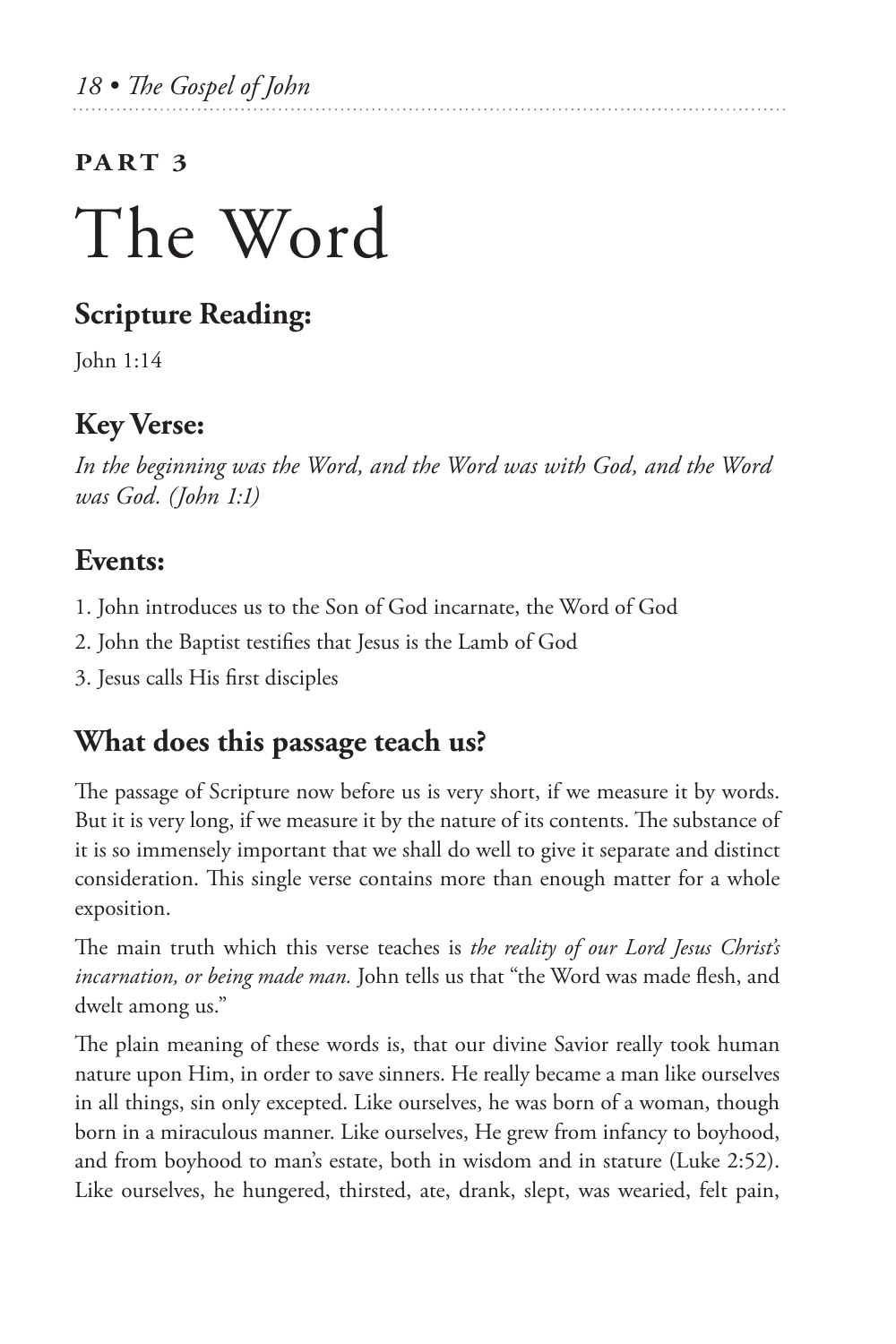wept, rejoiced, marveled, was moved to anger and compassion. Having become flesh, and taken a body, He prayed, read the Scriptures, suffered being tempted, and submitted His human will to the will of God the Father. And finally, in the same body, He really suffered and shed His blood, really died, was really buried, really rose again, and really ascended up into heaven. And yet all this time He was God as well as man!

This union of two natures in Christ's one Person is doubtless one of the greatest mysteries of the Christian religion. It needs to be carefully stated. It is just one of those great truths which are not meant to be curiously pried into, but to be reverently believed. But while we do not pretend to explain the union of two natures in our Lord Jesus Christ's Person, we must not hesitate to fence the subject with well-defined cautions. While we state most carefully what we *do* believe, we must not shrink from declaring boldly what we do *not* believe. We must never forget, that though our Lord was God and man at the same time, *the divine and human natures in Him were never confounded*. One nature did not swallow up the other. The two natures remained perfect and distinct. The divinity of Christ was never for a moment laid aside, although veiled. The manhood of Christ, during His lifetime, was never for a moment unlike our own, though by union with the Godhead, greatly dignified. Though perfect God, Christ has always been perfect man from the first moment of His incarnation. He who is gone into heaven, and is sitting at the Father's right hand to intercede for sinners, is man as well as God. Though perfect man, Christ never ceased to be perfect God. He that suffered for sin on the cross, and was made sin for us, was "God manifest in the flesh." The blood with which the Church was purchased, is called the blood "of God" (Acts 20:28).

Though He became "flesh" in the fullest sense, when He was born of the Virgin Mary, He never at any period ceased to be the Eternal Word. To say that He constantly manifested His divine nature during His earthly ministry, would, of course, be contrary to plain facts. To attempt to explain why His Godhead was sometimes veiled and at other times unveiled, while He was on earth, would be venturing on ground which we had better leave alone. But to say that at any instant of His earthly ministry He was not fully and entirely God, is nothing less than heresy.

The cautions just given may seem at first sight needless, wearisome, and hairsplitting. It is precisely the neglect of such cautions which ruins many souls. This constant undivided union of two perfect natures in Christ's Person is exactly that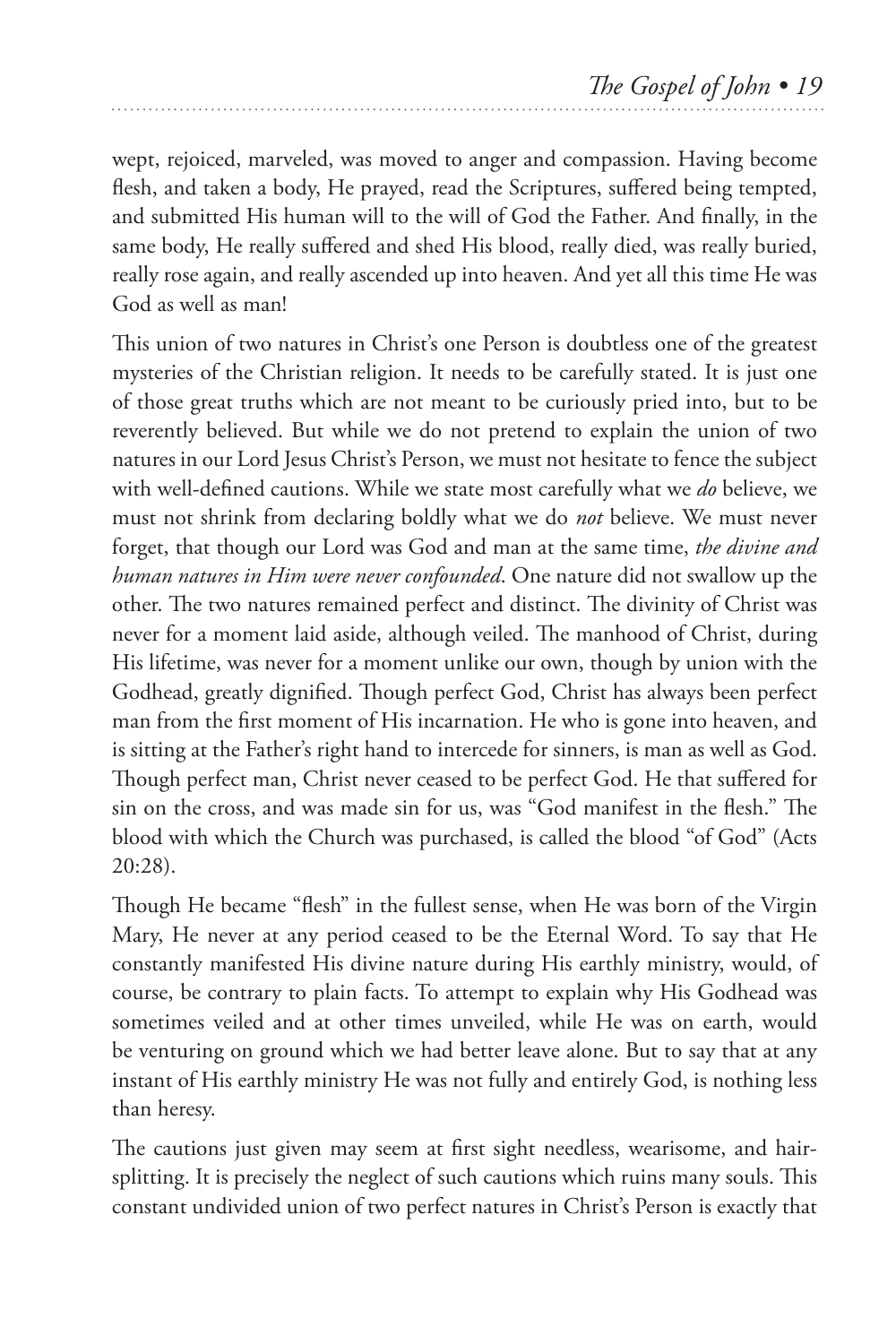which gives infinite value to His mediation, and qualifies Him to be the very Mediator that sinners need. Our Mediator is One who can sympathize with us, because He is very *man*. And yet, at the same time, He is One who can deal with the Father for us on equal terms, because He is very *God*. It is the same union which gives infinite value to His righteousness, when imputed to believers. It is the righteousness of One who was God as well as man. It is the same union which gives infinite value to the atoning blood which He shed for sinners on the cross. It is the blood of One who was God as well as man. It is the same union which gives infinite value to His resurrection. When He rose again, as the Head of the body of believers, He rose not as a mere man, but as God. Let these things sink deeply into our hearts. The second Adam is far greater than the first Adam was. The first Adam was only man, and so he fell. The second Adam was God as well as man, and so He completely conquered.

Let us leave the subject with feelings of deep gratitude and thankfulness. It is full of abounding consolation for all who know Christ by faith, and believe on Him.

Did the Word become flesh? Then He is One who can be touched with the feeling of His people's infirmities, because He has suffered Himself, being tempted. He is almighty because He is God, and yet He can sympathize with us, because He is man.

Did the Word become flesh? Then He can supply us with a perfect pattern and example for our daily life. Had he walked among us as an angel or a spirit, we could never have copied Him. But having dwelt among us as a man, we know that the true standard of holiness is to "walk even as He walked" (1 John 2:6). He is a perfect pattern, because He is God. But He is also a pattern exactly suited to our needs, because He is man.

Finally, did the Word become flesh? Then let us see in our mortal bodies a real, true dignity, and not defile them by sin. Vile and weak as our body may seem, it is a body which the Eternal Son of God was not ashamed to take upon Himself, and to take up to heaven. That simple fact is a pledge that He will raise our bodies at the last day, and glorify them together with His own.

#### **Questions:**

- 1. What is the theme of chapter 1?
- 2. Why was it necessary that Jesus be both God and man?